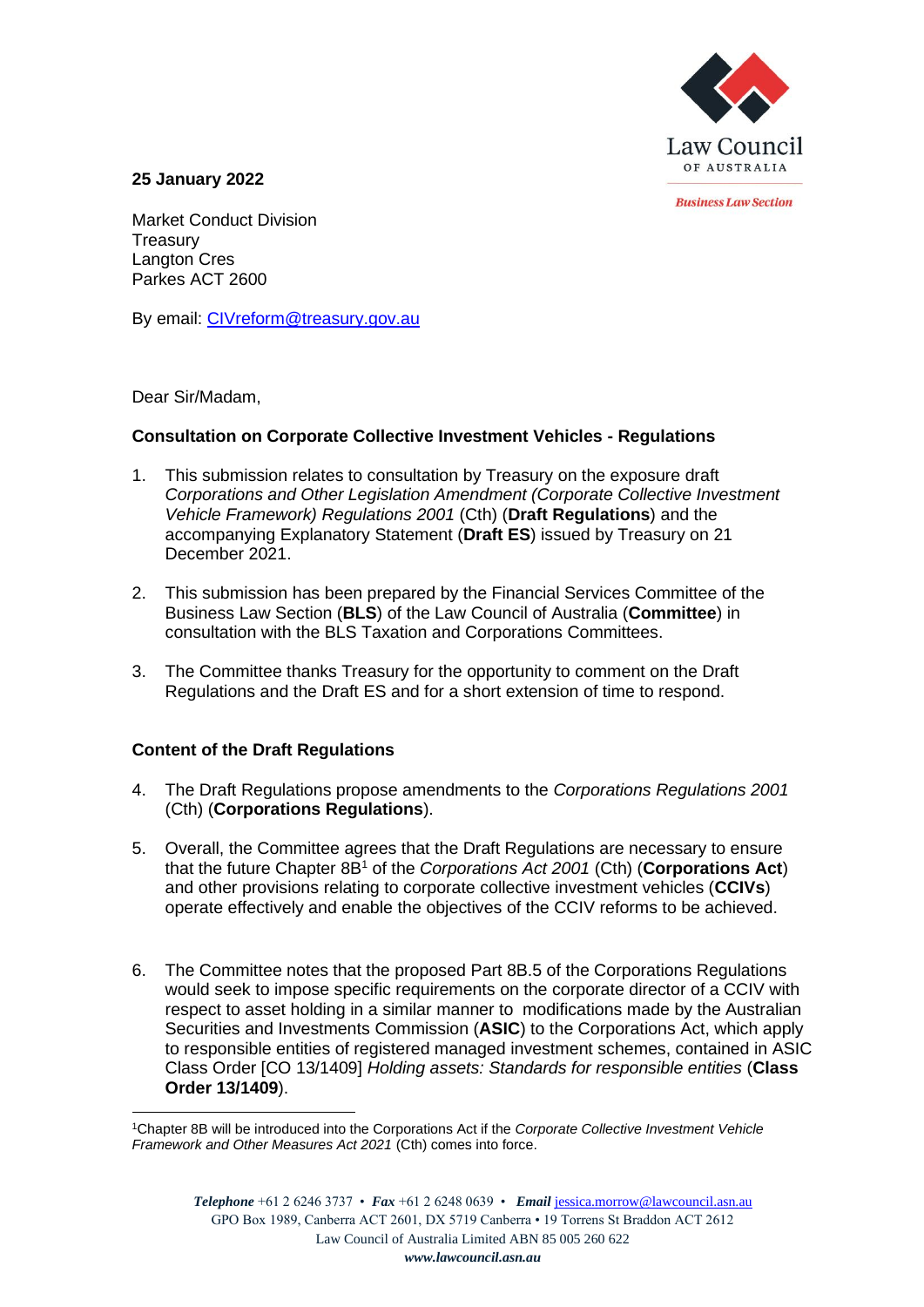- 7. The Committee generally supports the concept of stating the CCIV asset holding requirements in the Corporations Regulations from the beginning rather than having a separate ASIC legislative instrument created.
- 8. The Committee also generally supports incorporating existing modifications of the Corporations Act made by ASIC legislative instruments such as Class Order 13/1409 into the Corporations Regulations.
- 9. Further, the Committee notes that amendments may be made to the *Corporate Collective Investment Vehicle Framework and Other Measures Act 2021* (Cth) (**CCIV Act**) before it is passed by both Houses of Parliament. If amendments are made to the CCIV Act, the Committee recommends that the Draft Regulations are reviewed against the final CCIV Act, to ensure that the relevant parts of the Corporations Act and the Corporations Regulations will ultimately fit together properly.

## **Content of the Draft ES**

- 10. The Draft ES makes reference to the "CCIV Act" when in fact it is referring to what will be substantive provisions of the Corporations Act (once the CCIV Act has been passed). In the Committee's view, the expression "under the CCIV Act" as used in the Draft ES should be avoided, because the CCIV Act is a piece of ephemeral amending legislation that seeks to amend the Corporations Act and other legislation, after which its work will be done..
- 11. The Committee considers that the fourth paragraph under the sub-heading "*Voting rights arising from cross-investment between sub-funds of a CCIV*" on page 5 of the Draft ES should be redrafted to:
	- a. replace the reference to a "Regulation 8B.4.1" (which does not exist in the Draft Regulations), with proposed regulation 8B.4.15; and
	- b. replace the "acquiring sub-fund" and "issuing sub-fund" language (which is the terminology used in proposed regulation 8B.4.10 but not in proposed regulation 8B.4.15) with the "first sub-fund" and "second sub-fund" language that proposed regulation 8B.4.15 uses.
- 12. The erroneous "Regulation 8B.4.1" reference also appears on page 6 of the Draft ES.
- 13. The sub-heading "*Division 4 – Financial reports and audit of CCIVs*" on page 103 should commence on a new line.

## **More general considerations – implementation of the CCIV regime**

- 14. The Committee anticipates that the CCIV regime will will need further refinements, as is invariably the case when a significant new regime is introduced.
- 15. The Committee welcomes the announcement on page 2 of the Draft ES about further consequential amendments to regulations which are foreshadowed.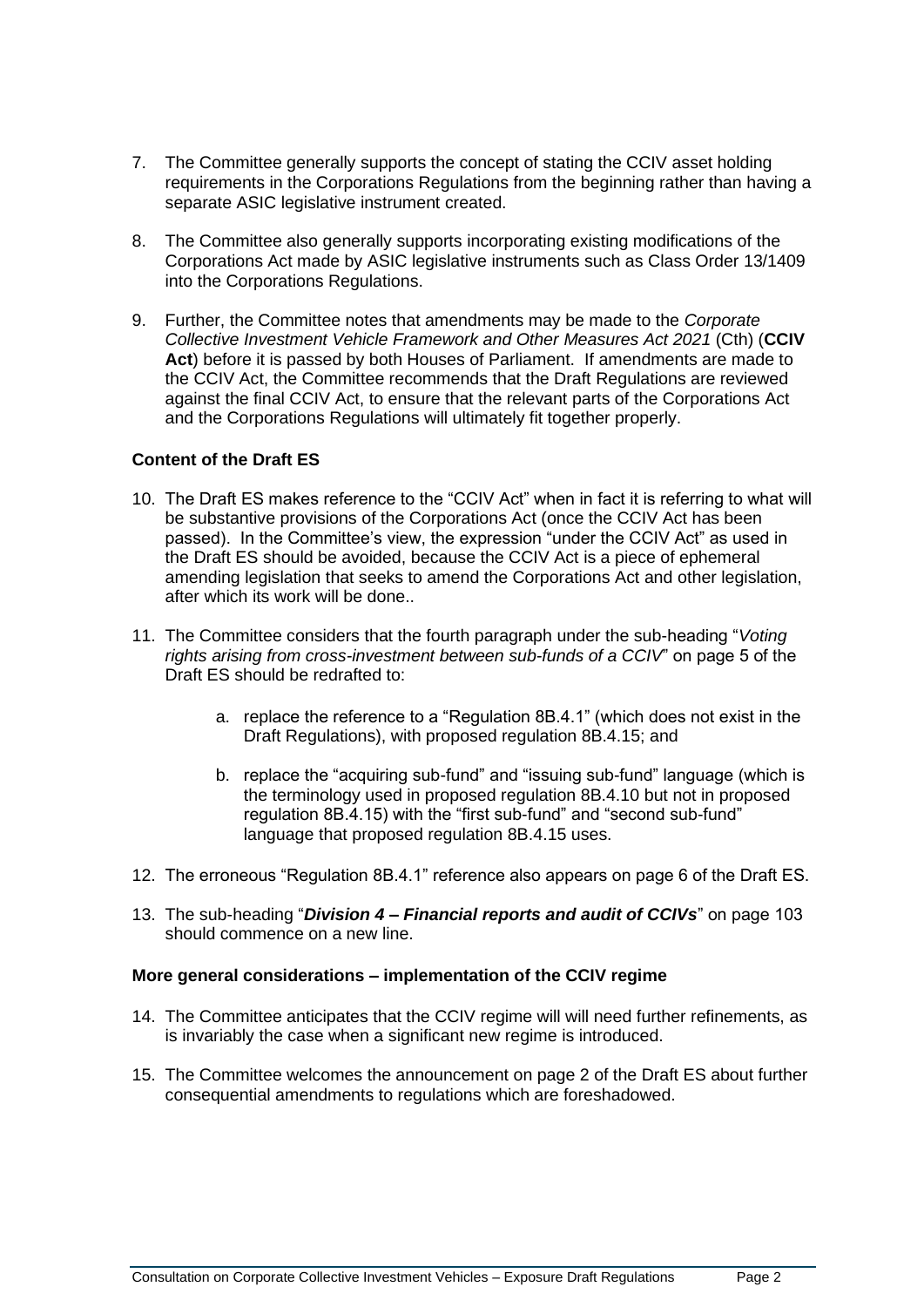- 16. The Committee believes that there are a number of other aspects of the CCIV regime which will require refinement, either by regulations or ASIC legislative instruments, in order to ensure that it operates effectively and fulfils its objectives. In the absence of appropriate regulations, and noting the time and process involved in promulgating them, it is important that ASIC has the requisite power to make any necessary legislative instruments.
- 17. The aspects of the current form of the CCIV regime which concern the Committee include:
	- a. inconsistencies between the treatment of CCIVs and managed investment schemes that the Committee believes will create complexity for companies that are currently responsible entities of registered managed investment schemes and may seek to become corporate directors, including:
		- i. the proposed ability for ASIC to direct a corporate director to make changes to the constitution;
		- ii. the requirement for a majority of external directors, with no alternative to appoint a compliance committee if the board does not have a majority of external directors;
		- iii. comparatively narrower availability of exemptions from the requirement to give a PDS:
		- iv. differences in processes for changing the corporate director versus changing the responsible entity; and
		- v. the imposition of the whistleblower protection legislation on the investment vehicle rather than just its operator;
	- b. the more onerous proposed regulatory treatment of wholesale CCIVs compared with the current regulatory arrangements for unregistered managed investment schemes whose investors are all wholesale clients; and
	- c. a lack of assurance as to whether amendments made to the Corporations Act since the preparation of the exposure draft CCIV legislation in July 2021 have been taken into account in the CCIV Act. For example, in October 2021 changes to the hawking provisions in Part 7.8 of the Corporations Act were made, yet the form of proposed section 1244M and the corresponding part of the Explanatory Memorandum to the CCIV Act have not been altered since the exposure draft CCIV legislation was released for consultation.
- 18. Representatives of the Committee would be happy to engage with Treasury to explain any of the above concerns in more detail and help to develop a solution.